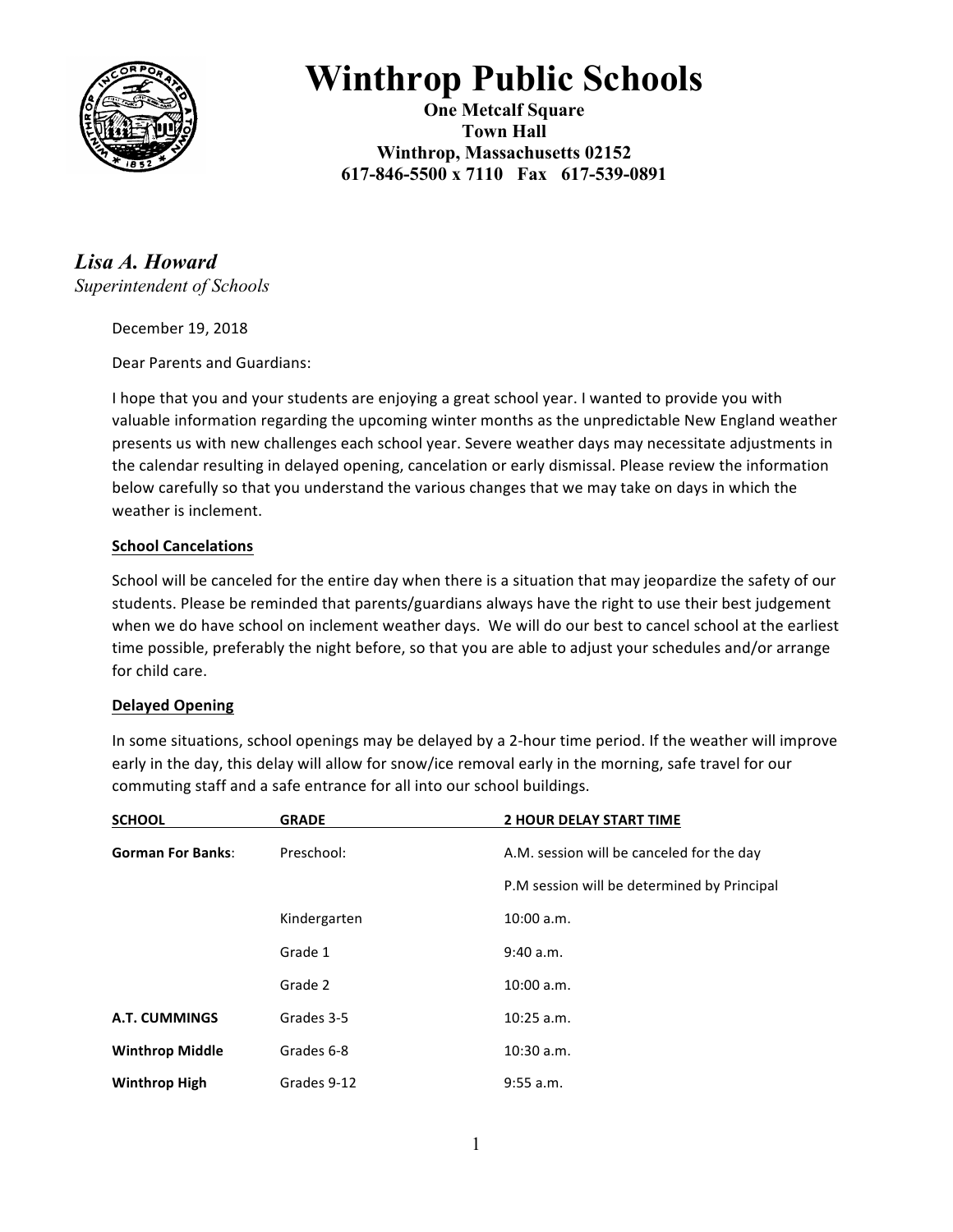#### **Early Dismissal**

On rare occasions it may be necessary to dismiss school early. Parents/guardians will be notified as soon as possible and preferably the night before if this is to occur. If there is to be an early dismissal due to inclement weather:

- There will be no after school programs or activities
- High School Athletics will be determined on a case by case basis
- 21<sup>st</sup> Century After School Program will be determined per occurrence

#### **School Change Announcements**

The best source for the most up-to-date information regarding school closings and schedule changes is available by following our Facebook Page "Winthrop Public Schools", or visiting the main page of our District's websites at www.winthrop.k12.ma.us. We will always notify our students and families using the Blackboard Connect phone system in which you will receive a phone call and email notifying you of any upcoming changes. Please be sure to have the most up to date contact on file at the school in which your student attends. We will also put all weather-related changes on the local news stations:

# **WHDH (Channel 7) - WCVB (Channel 5) - WBZ (Channel 4) - WFXT (FOX 25)**

## **Other Important Information to Consider:**

- Please do not call the fire or police department(s) to find out if school is canceled or delayed as those lines must be kept clear for emergency purposes.
- If school is canceled or delayed, please do not drop your student off at the regular time as there will be no supervision available for any students.
- Please remember that parents/guardians always reserve the right to use their best judgement on inclement weather days. Please inform the school if you choose to keep your child home on a scheduled school day due to inclement weather

Thank you for your attention to this important information and please contact my office if you have any questions (617) 846-5500. My best to all during this holiday season.

Respectfully,

*Lisa A. Howard*

Lisa A. Howard, M.Ed.